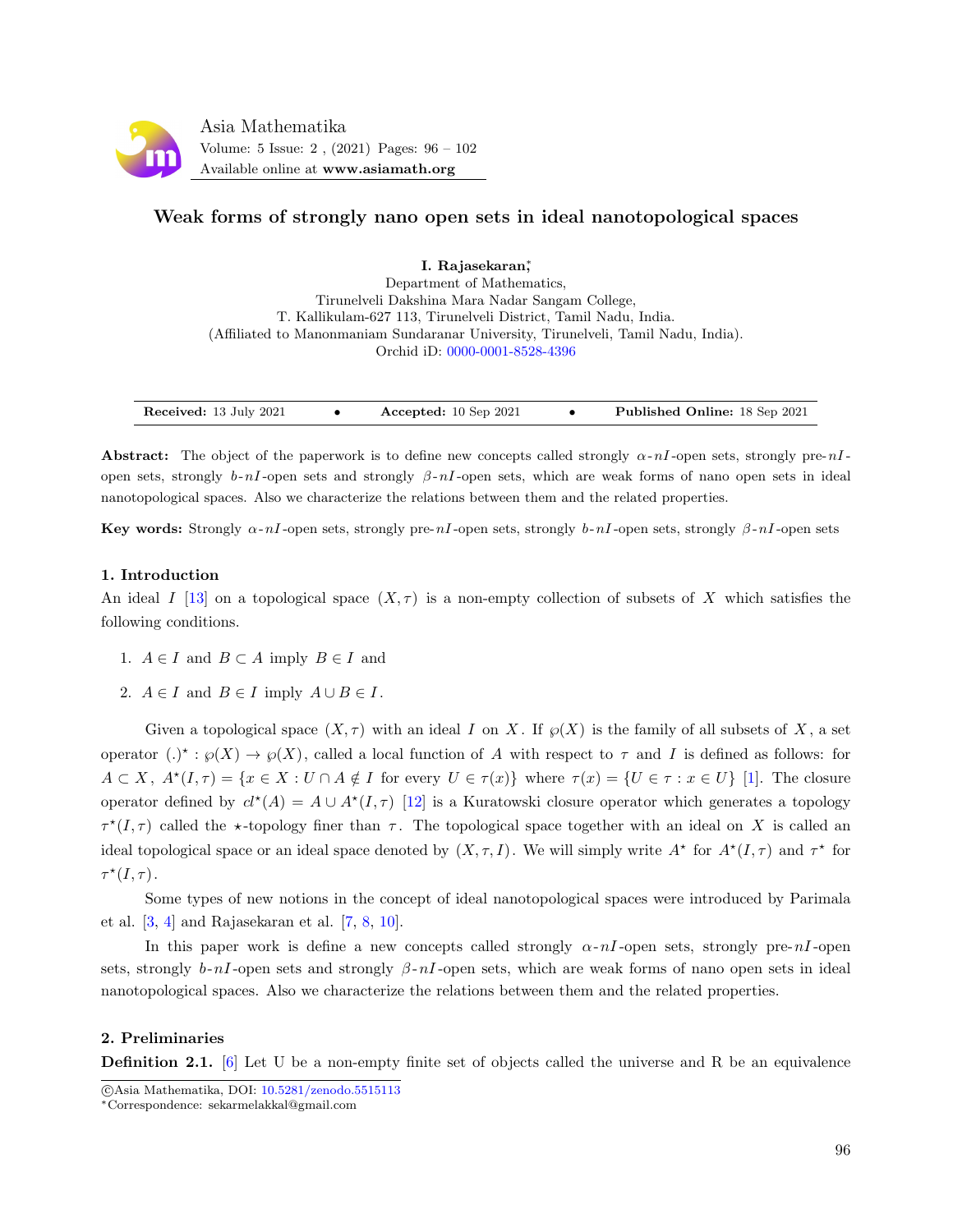relation on U named as the indiscernibility relation. Elements belonging to the same equivalence class are said to be indiscernible with one another. The pair (U, R) is said to be the approximation space. Let  $X \subseteq U$ .

- 1. The lower approximation of X with respect to R is the set of all objects, which can be for certain classified as X with respect to R and it is denoted by  $L_R(X)$ . That is,  $L_R(X) = \bigcup_{x \in U} \{R(x) : R(x) \subseteq X\}$ , where  $R(x)$ denotes the equivalence class determined by x.
- 2. The upper approximation of X with respect to R is the set of all objects, which can be possibly classified as X with respect to R and it is denoted by  $U_R(X)$ . That is,  $U_R(X) = \bigcup_{x \in U} \{R(x) : R(x) \cap X \neq \emptyset\}$ .
- 3. The boundary region of X with respect to R is the set of all objects, which can be classified neither as X nor as not - X with respect to R and it is denoted by  $B_R(X)$ . That is,  $B_R(X) = U_R(X) - L_R(X)$ .

**Definition 2.2.** [\[2\]](#page-6-9) Let U be the universe, R be an equivalence relation on U and  $\tau_R(X) = \{U, \phi, L_R(X), U_R(X), B_R(X)\}$ where  $X \subseteq U$ . Then  $\tau_R(X)$  satisfies the following axioms:

- 1. U and  $\phi \in \tau_R(X)$ ,
- 2. The union of the elements of any sub collection of  $\tau_R(X)$  is in  $\tau_R(X)$ ,
- 3. The intersection of the elements of any finite subcollection of  $\tau_R(X)$  is in  $\tau_R(X)$ .

Thus  $\tau_R(X)$  is a topology on U called the nano topology with respect to X and  $(U, \tau_R(X))$  is called the nano topological space. The elements of  $\tau_R(X)$  are called nano-open sets (briefly n-open sets). The complement of a *n*-open set is called *n*-closed.

Through out this paper, we denote a nano topological space by  $(U, \mathcal{N})$ , where  $\mathcal{N} = \tau_R(X)$ . The nanointerior and nano-closure of a subset A of U are denoted by  $I_n(O)$  and  $C_n(O)$ , respectively.

**Definition 2.3.** A subset A of a space  $(U, \mathcal{N})$  is called a

- 1. nano  $\alpha$ -open (resp. *n* $\alpha$ -open) [\[2\]](#page-6-9) if  $O \subseteq I_n(C_n(I_n(O)))$ .
- 2. nano semi-open (resp. *ns*-open) [\[2\]](#page-6-9) if  $O \subseteq C_n(I_n(O)).$
- 3. nano pre-open (resp. *np*-open) [\[2\]](#page-6-9) if  $O \subseteq I_n(C_n(O))$ .
- 4. nano b-open (resp. nb-open) [\[5\]](#page-6-10) if  $O \subseteq I_n(C_n(O)) \cup C_n(I_n(O))$ .
- 5. nano β-open (resp. *n*β-open) [\[11\]](#page-6-11) if  $O \subseteq C_n(I_n(C_n(O)))$ .

The complements of the above mentioned sets are called their respective closed sets.

A nano topological space  $(U, \mathcal{N})$  with an ideal I on U is called [\[3\]](#page-6-3) an ideal nano topological space and is denoted by  $(U, \mathcal{N}, I)$ .  $G_n(x) = \{G_n | x \in G_n, G_n \in \mathcal{N}\}\$ , denotes [\[3\]](#page-6-3) the family of nano open sets containing  $\boldsymbol{x}$  .

In future an ideal nano topological spaces  $(U, \mathcal{N}, I)$  is referred as a space.

**Definition 2.4.** [\[3\]](#page-6-3) Let  $(U, \mathcal{N}, I)$  be a space with an ideal I on U. Let  $(.)^{\star}_n$  be a set operator from  $\wp(U)$  to  $\wp(U)$  ( $\wp(U)$ ) is the set of all subsets of U). For a subset  $A \subseteq U$ ,  $A_n^*(I,N) = \{x \in U : G_n \cap A \notin I\}$ , for every  $G_n \in G_n(x)$  is called the nano local function (briefly, n-local function) of A with respect to I and N. We will simply write  $A_n^*$  for  $A_n^*(I, \mathcal{N})$ .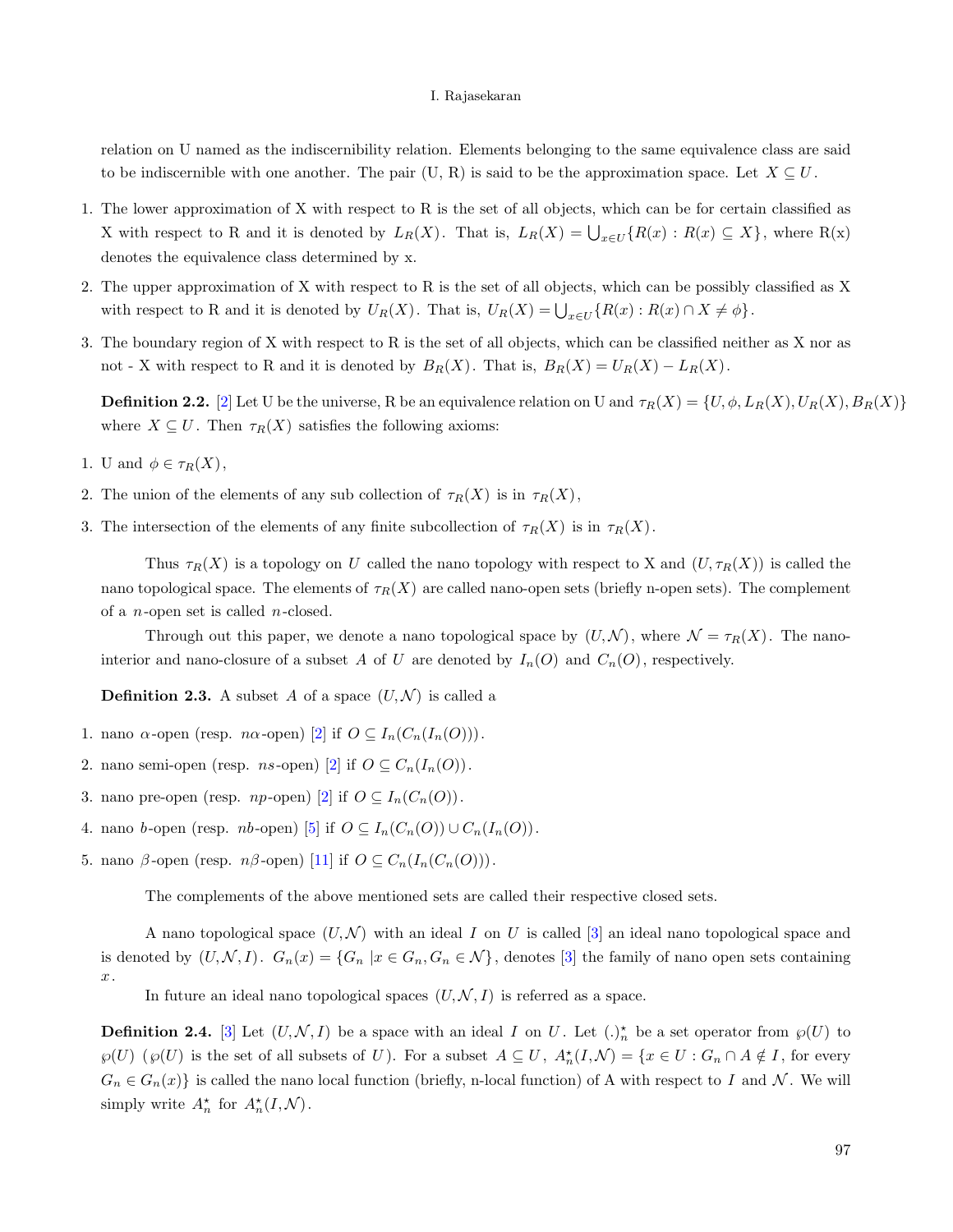**Theorem 2.1.** [\[3\]](#page-6-3) Let  $(U, \mathcal{N}, I)$  be a space and A and B be subsets of U. Then

- 1.  $A \subseteq B \Rightarrow A_n^* \subseteq B_n^*$ ,
- 2.  $A_n^* = C_n(A_n^*) \subseteq C_n(A)$   $(A_n^*$  is a n-closed subset of  $C_n(A)$ ,
- 3.  $(A_n^{\star})_n^{\star} \subseteq A_n^{\star}$ ,
- 4.  $(A \cup B)^{\star}_n = A^{\star}_n \cup B^{\star}_n$ ,
- 5.  $V \in \mathcal{N} \Rightarrow V \cap A_n^* = V \cap (V \cap A)_n^* \subseteq (V \cap A)_n^*$ ,
- 6.  $J \in I \Rightarrow (A \cup J)^{\star}_{n} = A^{\star}_{n} = (A J)^{\star}_{n}$ .

**Theorem 2.2.** [\[3\]](#page-6-3) Let  $(U, \mathcal{N}, I)$  be a space with an ideal I and  $A \subseteq A_n^*$ , then  $A_n^* = C_n(A_n^*) = C_n(A)$ .

**Definition 2.5.** [\[3\]](#page-6-3) Let  $(U, \mathcal{N}, I)$  be a space. The set operator  $C_n^*$  called a nano  $*$ -closure is defined by  $C_n^*(A) = A \cup A_n^*$  for  $A \subseteq X$ .

It can be easily observed that  $C_n^*(A) \subseteq C_n(A)$ .

**Theorem 2.3.** [\[4\]](#page-6-4) In a space  $(U, \mathcal{N}, I)$ , if A and B are subsets of U, then the following results are true for the set operator  $C_n^*$ .

- 1.  $A \subseteq C_n^*(A)$ ,
- 2.  $C_n^{\star}(\phi) = \phi$  and  $C_n^{\star}(U) = U$ ,
- 3. If  $A \subset B$ , then  $C_n^*(A) \subseteq C_n^*(B)$ ,
- 4.  $C_n^*(A) \cup C_n^*(B) = C_n^*(A \cup B),$
- 5.  $C_n^*(C_n^*(A)) = C_n^*(A)$ .

# Definition 2.6. [\[4\]](#page-6-4)

A subset O of a space  $(U, \mathcal{N}, I)$  is said to be nano-I-open (resp. nI-open) if  $O \subseteq I_n(O_n^*)$ .

**Definition 2.7.** [\[7\]](#page-6-5) A subset O of space  $(U, \mathcal{N}, I)$  is said to be a

- 1. nano  $\alpha$ -*I*-open (resp.  $\alpha$ -*nI*-open) if  $O \subseteq I_n(C_n^*(I_n(O)))$ ,
- 2. nano semi-I-open (resp. semi- $nI$ -open) if  $O \subseteq C_n^*(I_n(O)),$
- 3. nano pre-I-open (resp. pre-nI-open) if  $O \subseteq I_n(C_n^*(O)),$
- 4. nano b-I-open (resp. b-nI-open) if  $O \subseteq I_n(C_n^*(O)) \cup C_n^*(I_n(O)),$
- 5. nano β-I-open (resp. β-nI-open) if  $O \subset C_n(I_n(C^*_{n}(O)))$ .

<span id="page-2-0"></span>**Remark 2.1.** [\[7\]](#page-6-5) These relations are shown in the diagram.

$$
\begin{array}{cccc} n\text{-open} & \longrightarrow & \alpha\text{-}n\textit{I-open} & \longrightarrow & pre\text{-}n\textit{I-open} \\ & & \downarrow & & \\ & & \text{\phantom{a}} & & \downarrow & \\ & & & \text{\phantom{a}} & \text{\phantom{a}} & \text{\phantom{a}} \\ & & & & \text{\phantom{a}} & \text{\phantom{a}} \\ & & & & & \text{\phantom{a}} \\ \text{\phantom{a}} & & & & \text{\phantom{a}} \\ \text{\phantom{a}} & & & & \text{\phantom{a}} \\ \text{\phantom{a}} & & & & \text{\phantom{a}} \\ \text{\phantom{a}} & & & & \text{\phantom{a}} \\ \text{\phantom{a}} & & & & \text{\phantom{a}} \\ \text{\phantom{a}} & & & & \text{\phantom{a}} \\ \text{\phantom{a}} & & & & \text{\phantom{a}} \\ \text{\phantom{a}} & & & & \text{\phantom{a}} \\ \text{\phantom{a}} & & & & \text{\phantom{a}} \\ \text{\phantom{a}} & & & & \text{\phantom{a}} \\ \text{\phantom{a}} & & & & \text{\phantom{a}} \\ \text{\phantom{a}} & & & & \text{\phantom{a}} \\ \text{\phantom{a}} & & & & \text{\phantom{a}} \\ \text{\phantom{a}} & & & & \text{\phantom{a}} \\ \text{\phantom{a}} & & & & \text{\phantom{a}} \\ \text{\phantom{a}} & & & & \text{\phantom{a}} \\ \text{\phantom{a}} & & & & \text{\phantom{a}} \\ \text{\phantom{a}} & & & & \text{\phantom{a}} \\ \text{\phantom{a}} & & & & \text{\phantom{a}} \\ \text{\phantom{a}} & & & & \text{\phantom{a}} \\ \text{\phantom{a}} & & & & \text{\phantom{a}} \\ \text{\phantom{a}} & & & & \text{\phantom{a}} \\ \text{\phantom{a}} & & & & \text{\phantom{a}} \\ \text{\phantom{a}} & & & & \text{\phantom{a}} \\ \text{\phantom{a}} & & & & \text{\phantom{a}} \\ \text{\phantom{a}} & & & & \text{\phantom{a}} \\ \text{\phantom{a}} & & & & \text{\phantom{a}} \\ \text{\phantom{a}} & & & & \text{\phantom{a}} \\ \text{\phantom{a}} & & & & \text{\phantom{a}} \\ \text{\phantom{a}} & & &
$$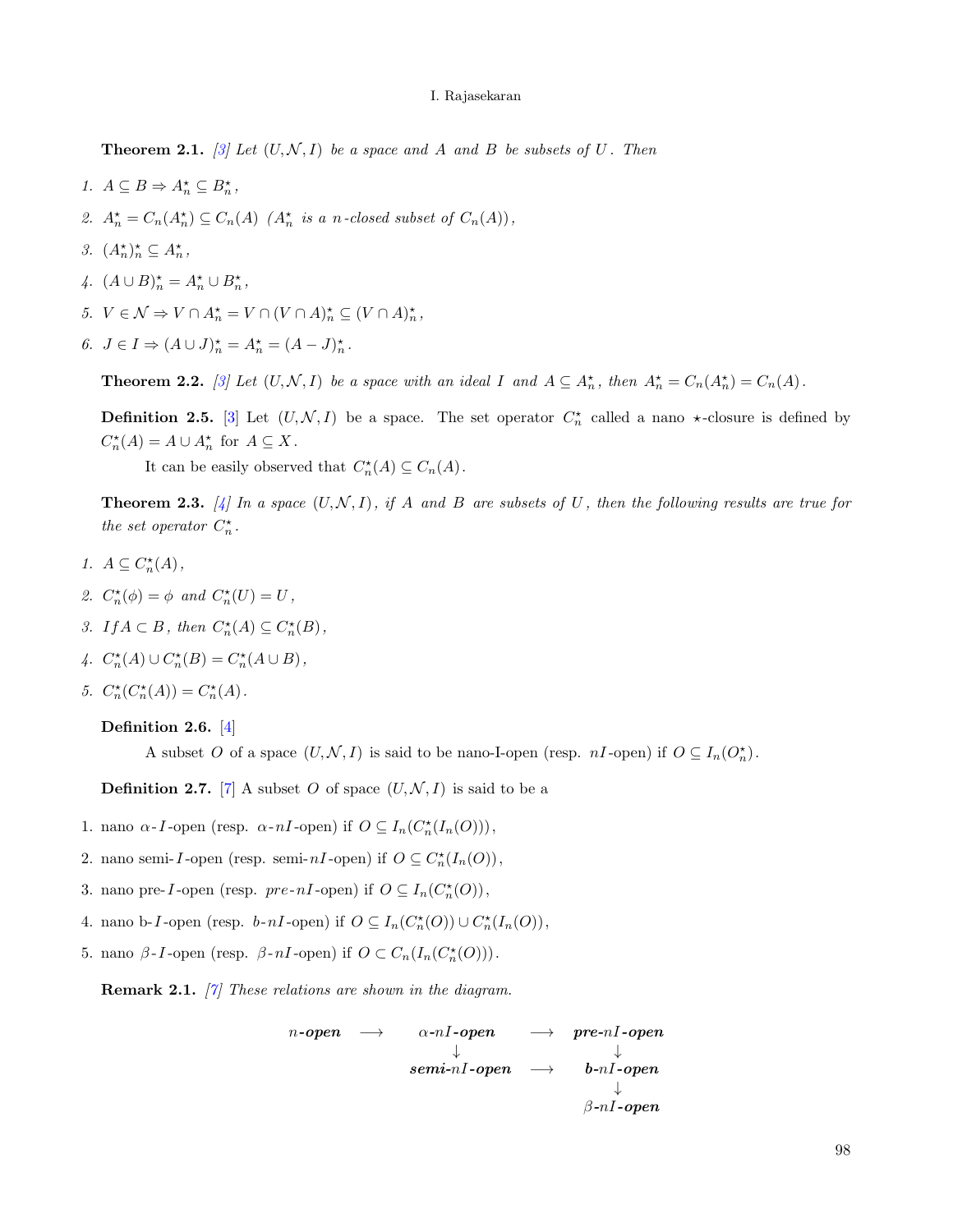<span id="page-3-1"></span>**Lemma 2.1.** [\[7\]](#page-6-5) Let  $(U, \mathcal{N}, I)$  be a space and O a subset of U. If H is n-open in  $(U, \mathcal{N}, I)$ , then  $H \cap C_n^*(O) \subseteq$  $C_n^*(H\cap O)$ .

**Definition 2.8.** [\[10\]](#page-6-7) A subset O of a space  $(U, \mathcal{N}, I)$  is called a

1. nano t-*I*-set (resp. t- $nI$ -set) if  $I_n(O) = I_n(C_n^*(O)),$ 

2. nano  $t_{\alpha}$ -*I*-set (resp.  $t_{\alpha}$ -*nI*-set) if  $I_n(O) = I_n(C_n^{\star}(I_n(O)))$ ,

3. nano  $\mathcal{R}\text{-}I$ -set (resp.  $\mathcal{R}\text{-}nI$ -set) if  $O = O_1 \cap O_2$ , where  $O_1$  is n-open and  $O_2$  is t-nI-set,

4. nano  $\mathcal{R}_{\alpha}$ -*I*-set (resp.  $\mathcal{R}_{\alpha}$ -n*I*-set) if  $O = O_1 \cap O_2$ , where  $O_1$  is n-open and  $O_2$  is  $t_{\alpha}$ -n*I*-set.

### Definition 2.9. [\[8\]](#page-6-6)

A subset O of a space  $(U, \mathcal{N}, I)$  is called a strong nano  $\mathcal{R}$ -I-set (resp. strong  $\mathcal{R}\text{-}nI$ -set) if  $O = O_1 \cap O_2$ , where  $O_1$  is n-open &  $O_2$  is t-nI-set and  $I_n(C_n^*(O_2)) = C_n^*(I_n(O_2))$ .

### 3. Weak forms of strongly nano open sets in ideal nano spaces

**Definition 3.1.** A subset O of an ideal nano space  $(U, \mathcal{N}, I)$  is said to be

- 1. strongly nano  $\alpha$ -*I*-open (resp. of  $S\alpha$ -n*I*-open) if O is  $b$ -n*I*-open as well as  $\mathcal{R}$ -n*I*-set.
- 2. strongly nano pre-I-open (resp.  $SP-nI$ -open) if if O is pre- $nI$ -open as well as  $\mathcal{R}_{\alpha}$ - $nI$ -set.
- 3. strongly nano b-I-open (resp.  $Sb-nI$ -open) if O is  $b-nI$ -open as well as  $\mathcal{R}_{\alpha}$ -nI-set

4. strongly nano  $\beta$ -*I*-open (resp.  $S\beta$ - $nI$ -open) if  $O \subseteq C_n^{\star}(I_n(C_n^{\star}(O)))$ .

The complements of the above mentioned sets are called their respective closed sets.

<span id="page-3-0"></span>**Theorem 3.1.** In a ideal nano space, every  $S_{\alpha}$ -nI-open set is  $SP$ -nI-open

### Proof.

It follows from the fact that every  $\alpha$ -nI-open set is P-nI-open and let O be a R-nI-set. Then  $O = O_1 \cap O_2$ , where  $O_1$  is n-open and  $O_2$  is  $t$ -nI -set. Then  $I_n(O_2) = I_n(C_n^*(O_2)) \supseteq I_n(C_n^*(I_n(O_2))) \supseteq I_n(O_2)$ and hence  $I_n(O_2) = I_n(C_n^*(I_n(O_2)))$ . This shows that O is a  $\mathcal{R}_{\alpha}$ -nI-set. Therefore O is  $SP-nI$ -open set.

**Theorem 3.2.** In a ideal nano space, every  $S_{\alpha}$ -nI-open set is  $S_{\alpha}$ -nI-open.

Proof.

It follows from Theorem [3.1](#page-3-0) and Remark [2.1.](#page-2-0)

**Theorem 3.3.** In a ideal nano space, every  $SP-nI$ -open set is  $Sb-nI$ -open.

Proof.

It follows from Remark [2.1](#page-2-0)

**Definition 3.2.** A subset  $O$  of an ideal nano space is said to be a

1. nano  $\mathcal{O}_I$ -set if  $O = O_3 \cap O_4$ , where  $O_3$  is *n*-open and  $O_4 = (I_n(O_4))_n^*$ .

99

 $\Box$ 

 $\Box$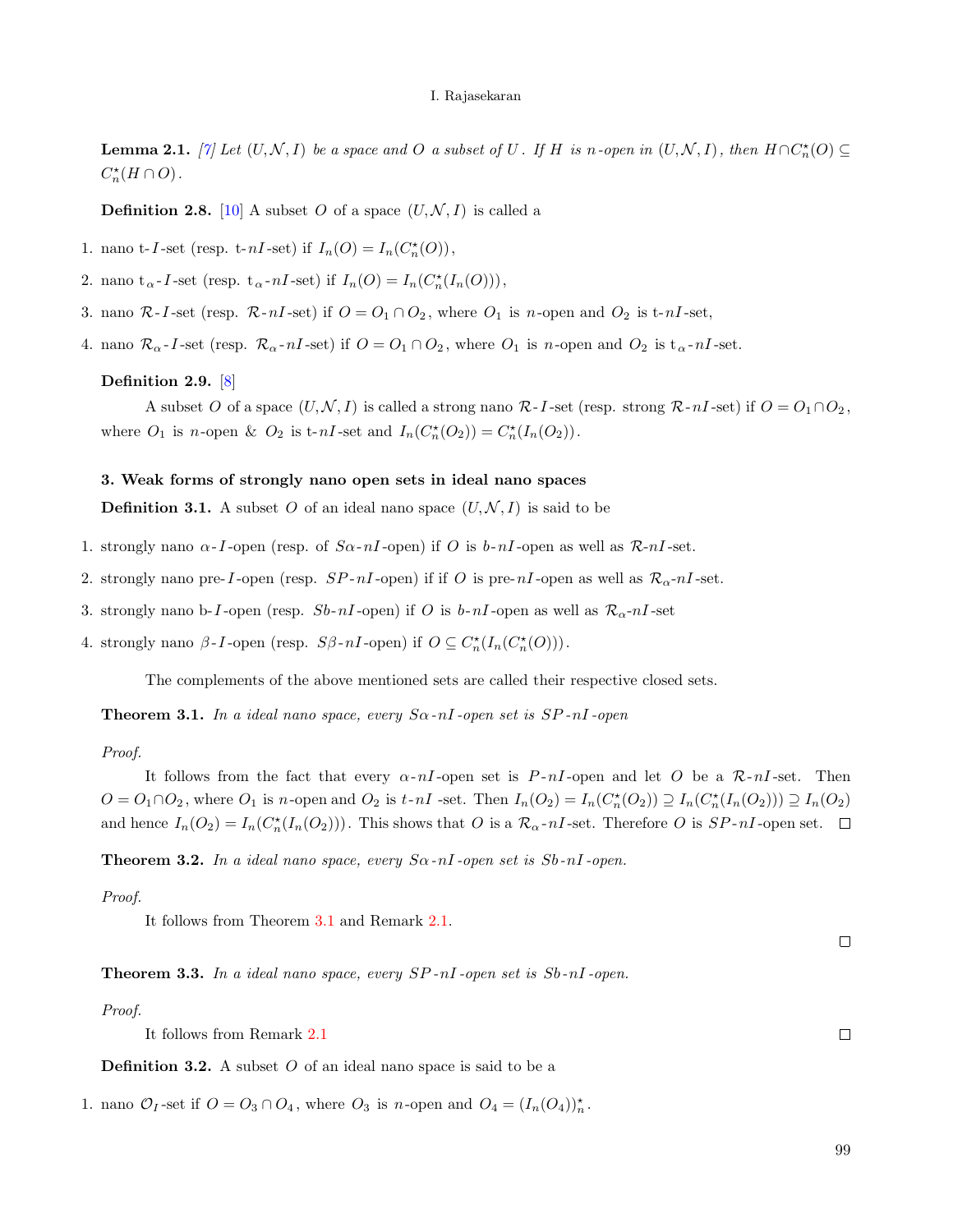- 2. nano I-locally closed set if  $O = O_3 \cap O_4$ , where  $O_3$  is n-open and  $O_4 = (O_4)_n^*$ .
- 3. almost strong nano I-open (resp. almost  $SnI$ -set) if  $O \subseteq C_n^*(I_n(O_n^*))$ .

**Proposition 3.1.** Let  $(U, \mathcal{N}, I)$  be an ideal nano space. A subset O of U is nano I-locally closed set if O is both *n*-open and nano  $\mathcal{O}_I$ -set.

### Proof.

Let O be a n-open and nano  $\mathcal{O}_I$ -set, then  $O = O_1 \cap O_2$ , where  $O_1$  is n-open and  $O_2 = (I_n(O_2))_n^* =$  $(O_2)_n^*$ . This show that O is nano I-locally closed set.

Observe that if  $O_2$  is rare, then O is empty.

**Theorem 3.4.** If  $(U, \mathcal{N}, I)$  is any ideal nano space and  $O \subseteq U$ , then the following are conditions are equivalent.

- 1. O is n-open.
- 2. O is both  $Sb-nI$ -open and strong  $R-nI$ -set.

Proof.

 $(1) \Longrightarrow (2)$  is Obvious.

 $(2) \implies (1)$  Suppose O is Sb-nI-open and also a strong R-nI-set.

 $O \subseteq I_n(C_n^*(O)) \cup C_n^*(I_n(O)) = I_n(C_n^*(O_2 \cap O_3)) \cup C_n^*(I(O_2 \cap O_3))$  where  $O_2$  is n-open and  $I_n(C_n^*(O_3)) =$  $C_n^{\star}(I_n(O_3))$ . Hence  $O \subseteq I_n(C_n^{\star}(O_2)) \cap I_n(C_n^{\star}(O_3)) \cup C_n^{\star}(I_n(O_2)) \cap C_n^{\star}(I_n(O_3)) \subseteq O_2 \cap (I_n(C_n^{\star}(O_3)) \cup C_n^{\star}(I_n(O_3)) \subseteq O_3)$  $O_2 \cap (I_n(C_n^*(O_3)) \subseteq O_2 \cap I_n(O_3) = I_n(O)$ . This implies O is n-open.

**Theorem 3.5.** If  $(U, \mathcal{N}, I)$  is any ideal nano space and  $O \subseteq U$ , then the following are conditions are equivalent.

- 1. O is  $b$ -nI-open and nano  $\mathcal{O}_I$ -set.
- 2. O is  $Sb$ -nI-open and nano  $\mathcal{O}_I$ -set.

#### Proof.

 $(1) \implies (2)$  If O is nano  $\mathcal{O}_I$ -set, then  $O = O_2 \cap O_3$  where  $O_2$  is n-open and  $O_3 = (I_n(O_3))_n^*$ . Now  $I_n(C_n^{\star}(I_n(O_3))) = I_n(I_n(O_3) \cup (I_n(O_3))_n^{\star}) = I_n(I_n(O_3) \cup O_3) = I_n(O_3)$ . It follows that O is  $Sb-nI$ -open.  $(2) \Longrightarrow (1)$  Follows from the fact that every  $Sb-nI$ -open set is  $b-nI$ -open.  $\Box$ 

**Theorem 3.6.** Let  $(U, \mathcal{N}, I)$  ba an ideal nano space. A subset O of  $(U, \mathcal{N}, I)$  is pre-nI-open and  $\mathcal{R}$ -nI-set is  $O$  is  $S_{\alpha}$ -nI-open.

Proof.

Let O be  $S_{\alpha}$ -nI-open set. Since every  $\alpha$ -nI-open set is pre-nI-open, then O is pre-nI-open and  $\mathcal{R}\text{-}nI$  -set.  $\Box$ 

**Theorem 3.7.** Let  $(U, \mathcal{N}, I)$  ba an ideal nano space. A subset O of  $(U, \mathcal{N}, I)$  is  $S\alpha$ -nI-open  $\iff$  it is  $semi\text{-}nI\text{-}open, pre\text{-}nI\text{-}open and R\text{-}nI\text{-}set.$ 

 $\Box$ 

 $\Box$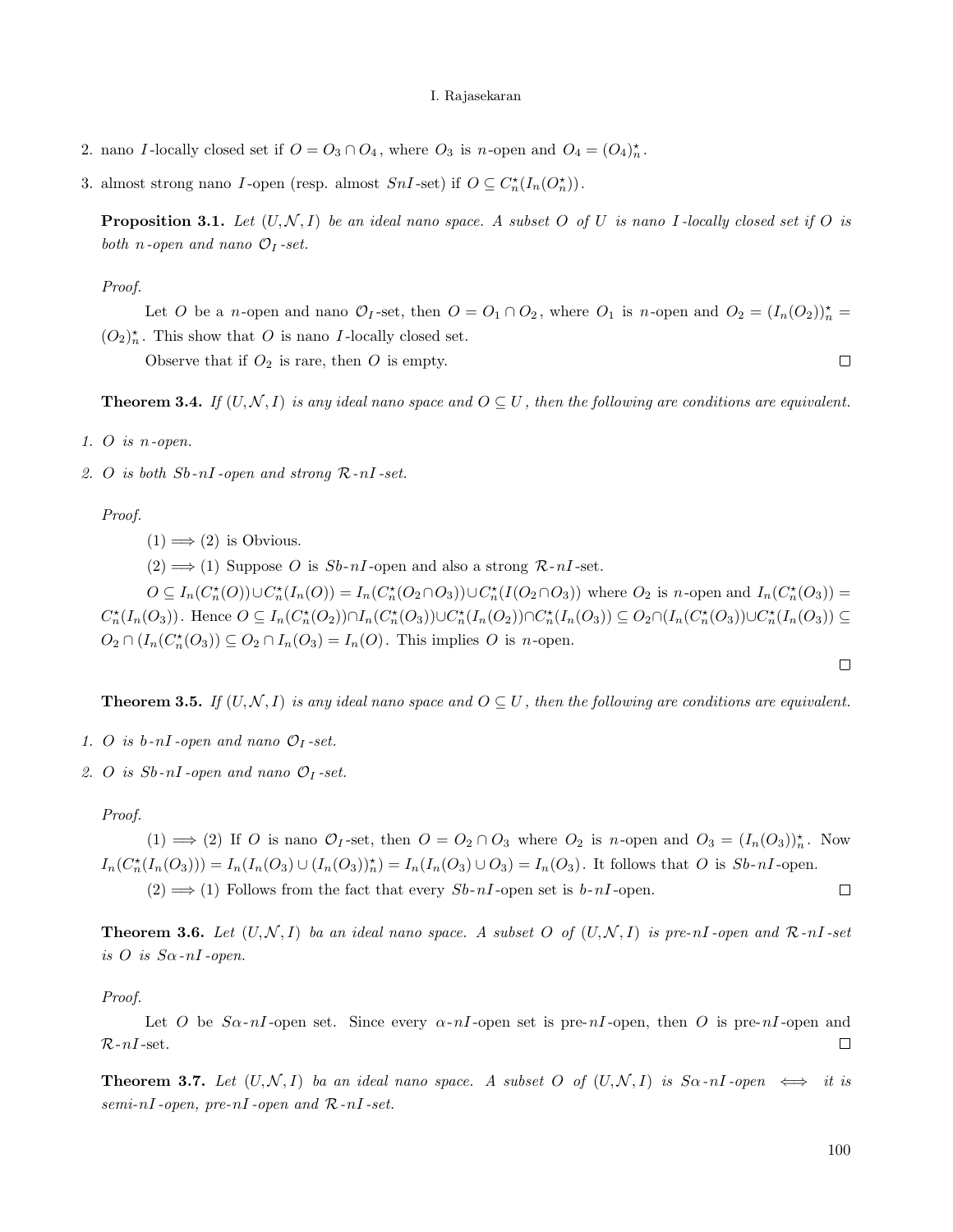Proof.

**Necessity :** It follows from the fact that every  $\alpha$ -nI-open set is semi-nI-open and pre-nI-open.

**Sufficiency**: Let O be semi-nI-open, pre-nI-open and  $\mathcal{R}\text{-}nI$ -set. Then, we have  $O \subseteq I_n(C_n^{\star}(O)) \subseteq$  $I_n(C_n^*(I_n(O))) = I_n(C_n^*(I_n(O)))$ . This show that O is  $\alpha$ -nI-open set and also O is  $\mathcal{R}$ -nI-set. Therefore O is a  $S_{\alpha}$ -nI-open set.

**Theorem 3.8.** In an ideal nano space, every b-nI-open set is  $S\beta$ -nI-open.

Proof.

Let O is b-nI-open. Then  $O \subseteq I_n(C_n^*(O)) \cup C_n^*(I_n(O)) \subseteq C_n^*(I_n(C_n^*(O))) \cup C_n^*(I_n(C_n^*(O))) =$  $C_n^{\star}(I_n(C_n^{\star}(O)))$ . This show that O is  $S\beta$ -nI-open.

Proposition 3.2. For a subset of an ideal nano space, the following condition hold.

- 1. every  $nI$ -open set is  $S\beta$ - $nI$ -open.
- 2. every pre-nI-open set is  $S\beta$ -nI-open.
- 3. every  $S\beta$ -nI-open set is  $β$ -nI-open.
- 4. every semi-nI-open set is  $S\beta$ -nI-open.

## Proof.

- 1. Let O is  $nI$ -open. Then  $O \subseteq I_n(O_n^{\star}) \subseteq C_n^{\star}(I_n(C_n^{\star}(O)))$ . This show that O is  $S\beta$ - $nI$ -open.
- 2. Let O be a pre-nI-open set. Then  $O \subseteq I_n(C^*(O)) \subseteq I_n(C^*_n(O)) \cup (I_n(C^*_n(O)))_n^* = C^*_n(I_n(C^*_n(O)))$ . This show that O is  $S\beta$ -nI-open.
- 3. Let O is  $S\beta-nI$ -open. Then  $O \subseteq C_n^*(I_n(C_n^*(O))) \subseteq C_n(I_n(C_n^*(O)))$ . This show that O is  $\beta-nI$ -open.
- 4. Let O be a semi-nI-open set. Then  $O \subseteq C_n^*(I_n(O)) \subseteq C_n^*(I_n(C_n^*(O)))$ . This show that O is  $S\beta$ -nI-open.

**Proposition 3.3.** In an ideal nano space, evey  $S\beta$ -nI-open set is  $n\beta$ -open.

Proof.

Let O be a  $S\beta$ -nI-open set. Then  $O \subset C_n^*(I_n(C_n^*(O))) \subset C_n(I_n(C_n(O)))$ . This shows that O is  $n\beta$ -open.  $\Box$ 

<span id="page-5-0"></span>Example 3.1. Let  $U = \{100, 101, 102, 103\}$  with  $U/R = \{\{100\}, \{102\}, \{101, 103\}\}$  and  $X = \{100, 101\}$ . Then  $\mathcal{N} = \{\phi, U, \{100\}, \{101, 103\}, \{100, 101, 103\}\}\.$  Let the ideal be  $I = \{\phi, \{100\}\}\.$  Clear the set  $\{100, 102\}$ is  $n\beta$ -open but not  $S\beta$ -nI-open.

**Proposition 3.4.** The intersection of a  $S\beta$ -nI-open set and n-open set is  $S\beta$ -nI-open.

101

 $\Box$ 

 $\Box$ 

 $\Box$